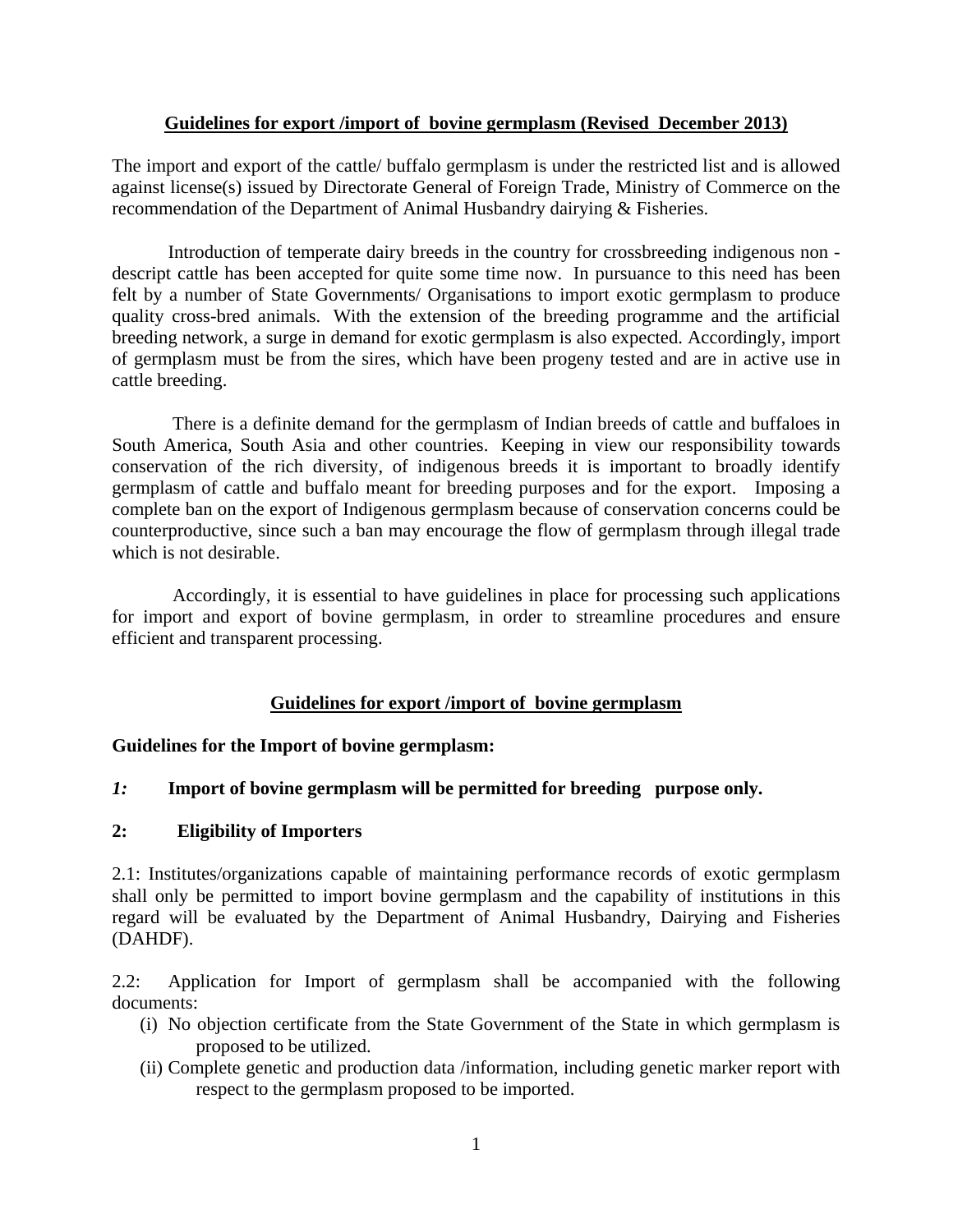(iii)The justifications for import.

- (iv)The future roadmap for utilization of imported germplasm.
- (v) Information on feeding ingredients and feeding schedule of the animals.

2.3: The import shall be based on the standard lactation yield, milk fat, protein, somatic cell count (SCC) and other milk component character standards. The type evaluation shall form the integrated component of selection. Breeding value for production and type traits shall be estimated on the basis of the daughters' born in the exporting country.

2.4: Information on the germplasm proposed to be imported shall be authenticated by agencies recognised by the Government of the country (for example , USDA in case of US, CDN for Canada, INRA for France, etc.) from which the germplasm is proposed to be imported.

2.5: The institutes/organization permitted to import bovine germplasm must maintain records to ensure traceability of imported germplasm. Post import information from the date of import to the date of disposal shall be submitted by the importer in prescribed formats to DAHDF (Annexure-I to IV) and State Governments.

2.6: The guidelines formulated by OIE, Codex Alimentarius and IETS shall be strictly adhered to while importing the genetic material.

2.7: The pre and post import quarantine measures for live animals and germplasm shall be strictly adhered in accordance with GOI health protocols.

# **3: Screening Committee:**

*3.1:* A Technical screening committee constituted by DAHDF will critically evaluate data submitted by the importer and breeding companies duly authenticated by the recognised Government Agency in country of export.

3.2: All the applications for the import of germplasm will be examined by 'Trade and Investment Matter Committee' of the Department of Animal Husbandry, Dairying and Fisheries (DAHDF).

## **4: Veterinary Certificates:**

4.1: The imports shall be regulated as per the provision of Livestock Importation Act, 1898, amended from time to time and as per the protocols/ veterinary certificates for import of cattle and buffaloes, gonads/ embryos/ semen as prescribed by DAHDF and as amended from time to time.

## **5: Order of import:**

5.1: For import of germplasm, the order of preference shall be frozen semen, frozen embryos and live animals. Import of live animals shall be allowed only if there is a strong justification.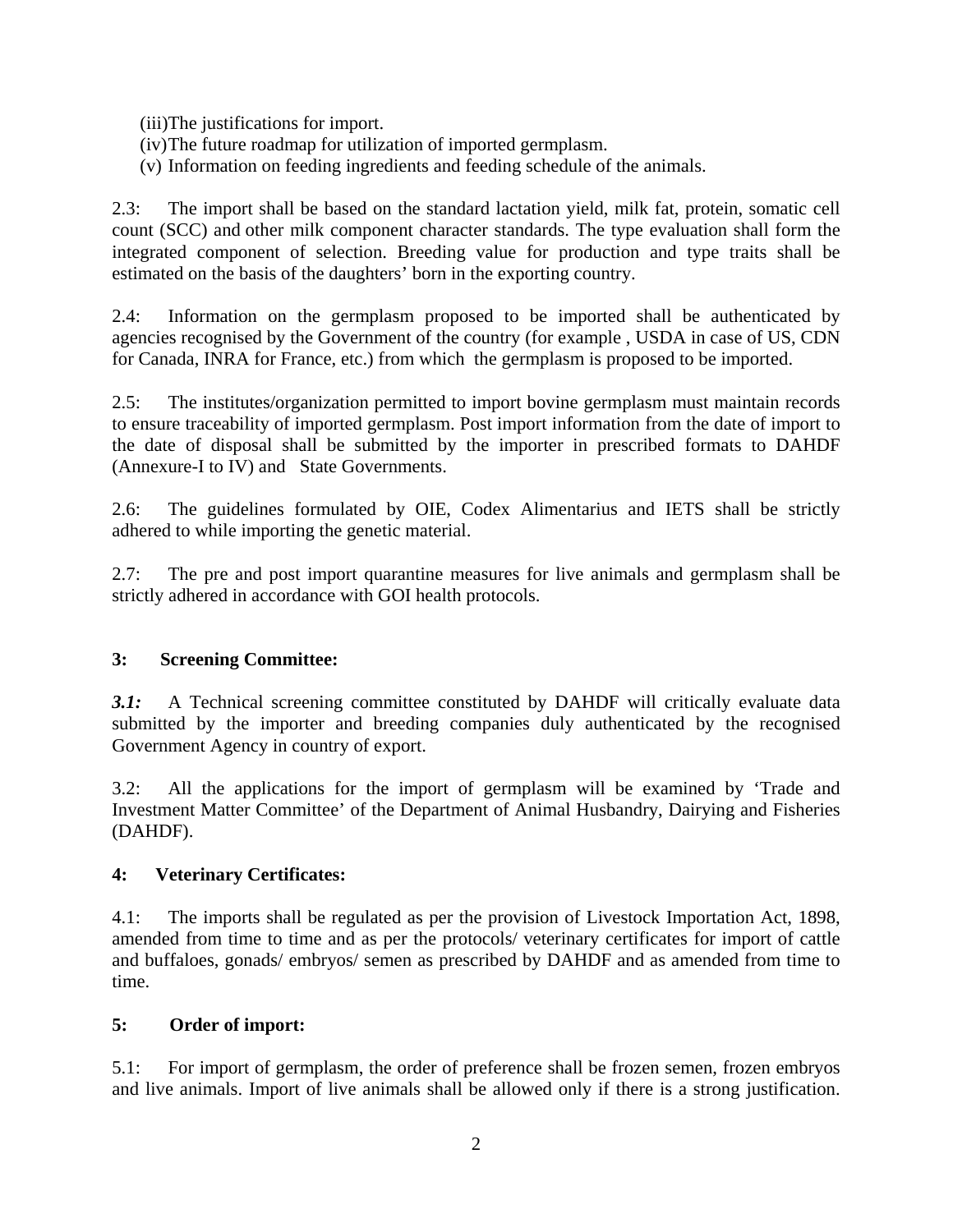Import shall be based on the assessment of the domestic requirement of bulls and bull mothers, and their availability in the country.

## **6: Standards for Import of Germplasm:**

## **6.1: Semen:**

## *6.1.1: Unsexed semen:*

6.1.1.1: Semen shall be from progeny tested sires with positive sire indices/breeding values for conception rate (DPR/SCR), volume of milk and total fat and total protein.

6.1.1.2: Sire's daughters' average standard lactation yield shall be above 9000 kg in the case of HF and 6000 kg in the case of Jersey.

6.1.1.3: Sire's daughters' average milk fat shall be above 3.5% or above 315 kg for standard lactation yield in the case of HF; and above 4.5% or above 270 kg in the case of Jersey.

6.1.1.4: Sire's daughters' average protein % or total protein per lactation shall be above the average of the concerned breed in the exporting country.

6.1.1.5: Sire's daughters' average somatic cell count (SCC) shall be below the prescribed limit average of the concerned breed in the exporting country.

6.1.1.6: Reliability of breeding value for production characters shall be more than 80% for both HF and Jersey.

6.1.1.7: Sires shall be "improver" for type characters like udder and feet conformation.

6.1.2: Sire shall be free from all known genetic disorders including bovine leukocyte adhesion disease (BLAD), deficiency of uridine mono-phosphate synthetase (DUMPS), citrulinemia (deficiency of argino-succinate synthetase), Factor XI, Complex vertebral Malformation (CVM) etc.

6.1.3: Sexed semen shall be from credible sources and shall meet the standards of sires given under item No. 6.1.1 to 6.1.2 above. The percentage of error of sex shall not be more than 10% and reduction in fertility shall not be more than 10% of normal semen use.

## **6.2: Embryos:**

6.2.1: Embryos shall be from:

- (a) donor cows with minimum standard  $1<sup>st</sup>$  lactation yield above 9,000 kg in the case of HF and above 6,000 kg in the case of Jersey or
- (b) from genomically tested heifers whose dam shall be with minimum standard lactation yield above 9,000 kg in the case HF and above 6,000 kg in the case of Jersey.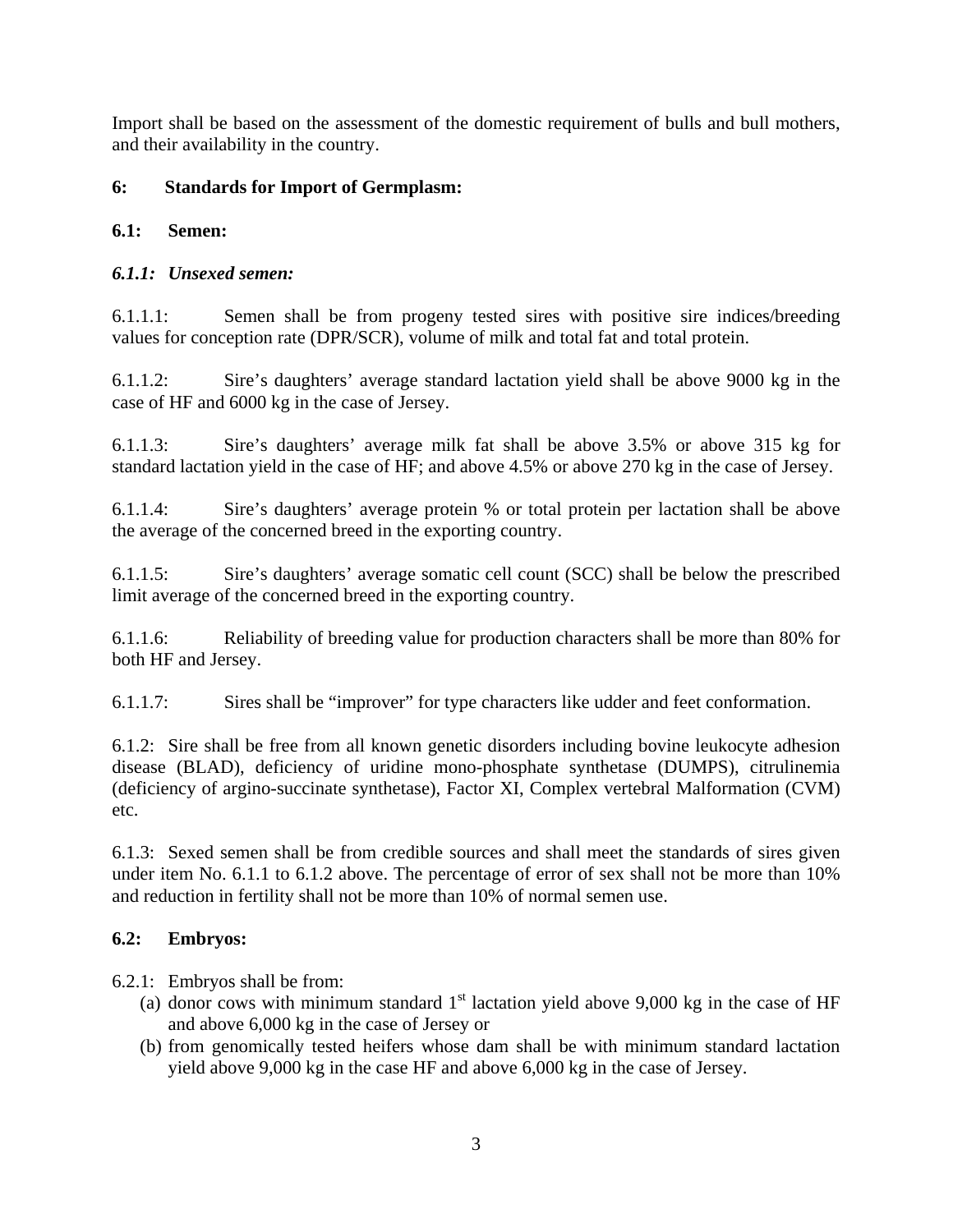6.2.2: The average milk fat of the Donor cow's or heifers' dam shall be above 3.5% or 315 kg for standard  $1<sup>st</sup>$  lactation yield in the case of HF and above 4.5% or above 270 kg in the case of Jersey.

6.2.3: The average protein % or total protein for standard  $1<sup>st</sup>$  lactation yield of Donor cow's or heifers' dam shall be above the average of the concerned breed in the exporting country.

6.2.4: The average somatic cell count (SCC) of Donor cow's or heifers' dam shall be below the prescribed limit average of the concerned breed in the exporting country.

6.2.5: Semen of sire used for inseminating donor or genomically tested heifer for embryo production shall meet the specifications for semen given under item 6.1.

## **6.3: Young bulls**

## *A.* **Young bulls produced from cows and Embryos produced from donor cows:**

6.3.1.1: Only young bulls born to dams or produced using embryos produced from donor cows with standard  $1<sup>st</sup>$  lactation yield above 9,000 kg in the case of HF and 6,000 kg in the case of Jersey shall be imported.

6.3.1.2: The average milk fat of Dam or donor cow shall be above 3.5% or 315 kg for standard  $1<sup>st</sup>$  lactation yield in the case of HF & 4.5% or 270 kg in the case of Jersey.

6.3.1.3: The average protein % or total protein for standard lactation yield of Dam or donor cow shall be above the average of the concerned breed in the exporting country.

6.3.1.4: The average somatic cell count (SCC) of Dam or donor cow shall be below the prescribed limit average of the concerned breed in the exporting country.

6.3.1.5: Young bulls shall fulfill all other health and 'breeding soundness' criteria for selection.

6.3.1.6: Sires of young bulls should meet the specifications for semen given under item No. 6.1 above.

*6.3.1.7: If the sire of a young bull is genomically tested, the requirements from 6.1.1.1 to 6.1.1.6 will not apply.* 

*6.3.1.8: Semen shall be used only from genomically tested sires with positive indices/breeding values for volume of milk and total fat and total protein.* 

*6.3.1.9: Reliability of breeding value for production traits shall be 50% or above.* 

*6.3.1.10: Sires shall be "improver" for the characters like udder and feet conformation.*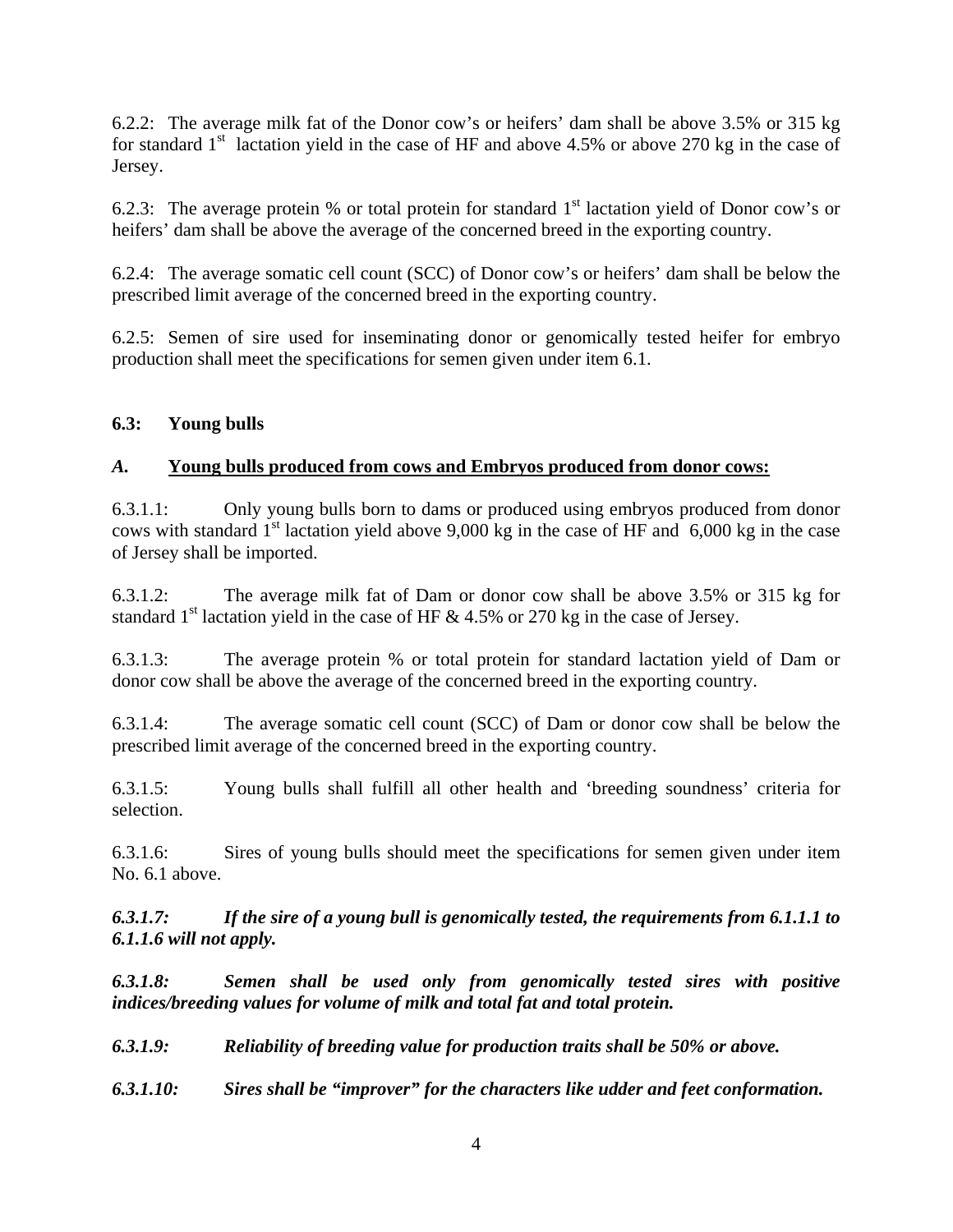## *6.3.1.11: DPR(daughter Pregnancy Rate) and SCR (Sire Conception Rate), if available, should be comparable to the average of the concerned breed in the exporting country.*

*B*: Young bulls produced using embryos produced from heifers:

6.3.1.7: Heifers dam and sire shall meet the standards specified under items 6.3.1.1 to 6.3.1.6

# **6.3.2: Young Heifers**

## *A: Young heifers produced from cows and embryos produced from donor cows:*

6.3.2.1: Early pregnant heifers with pregnancy not more than 4 to 5 months at shipping;

6.3.2.2: Only young heifers born to dams or produced using embryos produced from donor cow with standard 1<sup>st</sup> lactation yield above 9,000 kg in the case of HF  $\&$  6,000 kg in the case of Jersey shall be imported.

6.3.2.3: The average milk fat of Dam or donor cow shall be above 3.5% or 315 kg for standard  $1<sup>st</sup>$  lactation yield in the case of HF & 4.5% or 270 kg in the case of Jersey.

6.3.2.4: Sire of heifer shall meet the specifications for semen given under item 6.1.

6.3.2.5: Young heifer shall fulfill all other health and breeding soundness criteria for selection.

## *B: Young heifers produced using embryos produced from heifers:*

6.3.2.5: Heifers dam and sire shall meet the standards specified under item 6.3.2.1 to 6.3.2.5.

## *6.4: Import of germplasm of indigenous breeds*

6.4.1: Government agencies/others identified by the State Government may be allowed to take up import of indigenous germplasm either in the form of semen, embryos or live animals.

6.4.2: Donor/animal shall be true to the breed type

6.4.3: Performance of the donor/animal shall be above the elite animals of the concerned breed available in the India.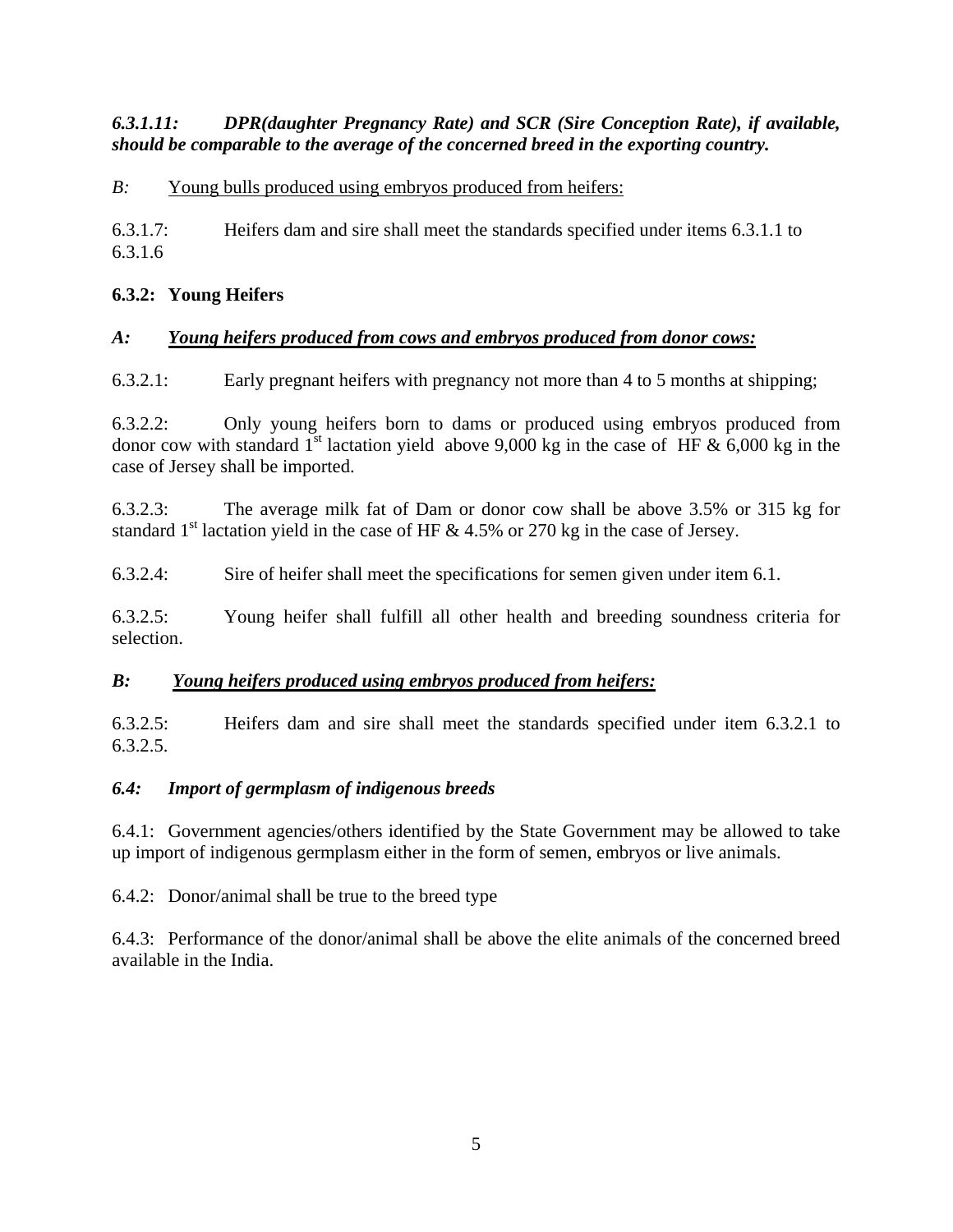#### **Guidelines for Export of bovine germplasm:**

1: Export of live animals (bovine) and bovine germplasm will be permitted for breeding purposes only.

2: The export of germplasm will be allowed subject to the fulfillment of the following conditions:-

2.1: For export of germplasm, order of preference shall be: (i) frozen semen, (ii) frozen embryos and (iii) lastly live animals.

2.2: Animals shall conform to breed characteristics.

2.3: Milk production records of breed averages will be considered during export of live animals.

2.4: Elite animals (top 20% of the production level) of each breed having best milk production level shall not be exported.

2.5: Each year not more than exceed 5% of the estimated population of the concerned breed in India shall be exported.

2.6: Export of live animals of some of the indigenous breeds categorised as **threatened/ endangered** shall not be allowed.

2.7: The health certificate requested by the importing authorities will be provided by a registered Veterinarian duly authorized by DAHDF.

2.8: The State Government of the State from which germplasm is proposed to be exported will issue an NOC for the proposed export. The State Government shall maintain detailerd data on the exported animals and shall inform DAHDF on quarterly basis.

2.9: For export of Embryos/ and ova, the collection and processing techniques as stipulated under section 3.3 Appendix 3.3.1.1 to 3.3.1.13 and micro- manipulation of the Bovine Embryos at Appendix 3.3.3.1 to **3.3.3.5** of the OIE Terrestrial Animal Health code **(2005)** as amended from time to time shall be adhered to.

2.10: Collection and processing procedure of semen as per section 3.2, Appendix 3.2.1.1 to 3.2.1.10 of the OIE Terrestrial Animal Health code (**2005)** as amended from time to time shall be complied with.

2.11: The exporting agency will comply with the rules and regulations of DAHDF. The exporting agencies are required to provide the following documents to DAHDF: (i) Import requirement of the country(s) which are interested in importing the bovine germplasm, (ii) import policy documents of the importing country and (iii) health protocols.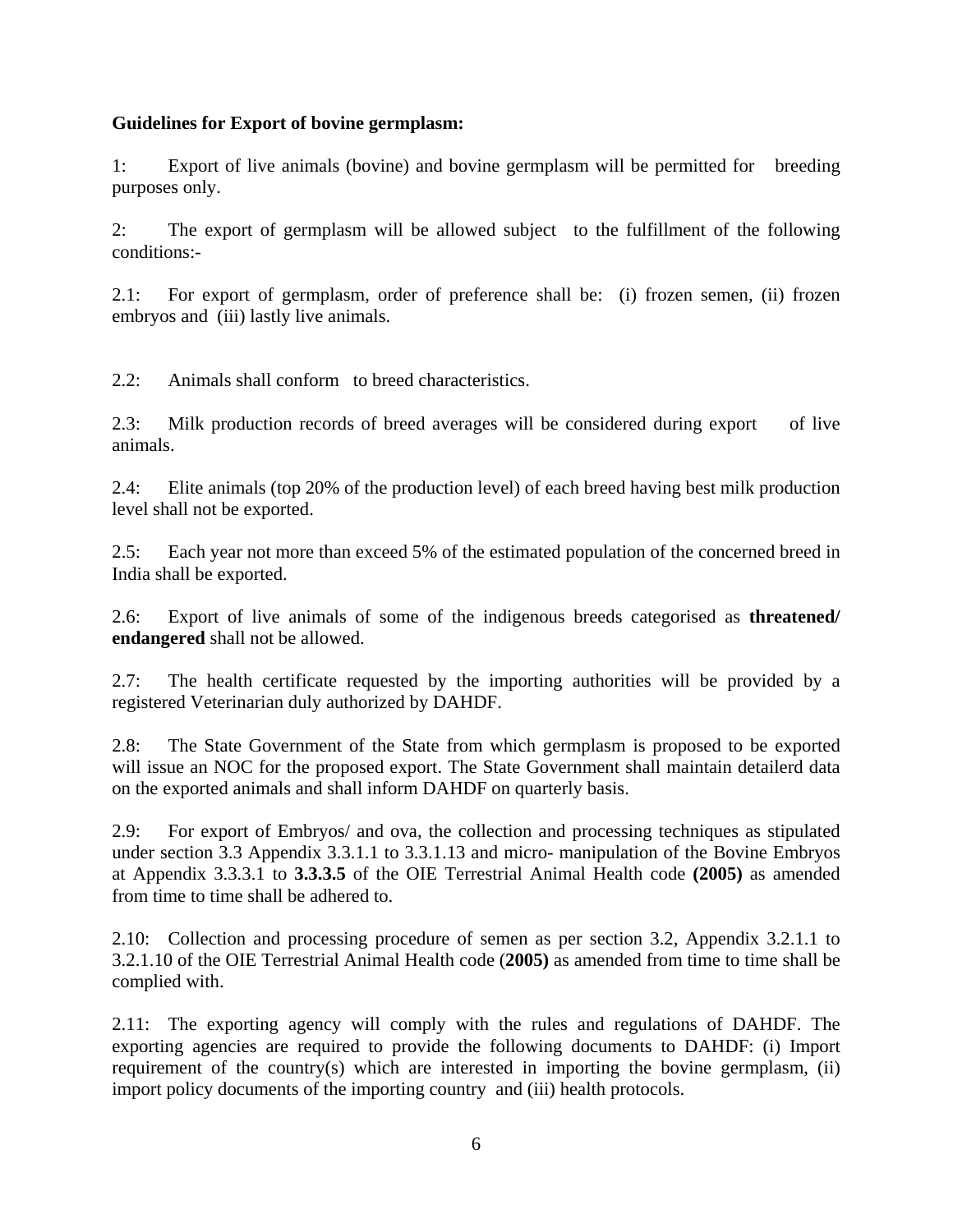#### **ANNEXURE-I**

#### **Format for submission of post-import information on bovine germplasm**

- 1. Name of the organisation:
- 2. Address with telephone/fax numbers:
- 3. Year-wise and breed-wise number of bovine germplasm imported since 1980 onwards
- (a) Bulls:
- (b) Heifers:
- (c) Embryos:
- (d) Frozen Semen:
- (e) Others:
- 4. Country of origin of the imported germplasm:
- 5. Cost on CIF basis:
- 6. Purpose of importation:
- 7. Identification No., date of birth and pedigree details: (preferably by RFID tags for imported animals).
- 8. Name and address of the Farms/Semen Stations where the germplasm were stationed:
- 9. Best, average and life time lactation yield (in case of milch animal), number of frozen semen doses produced (in case of male stock) during life time/after importation and average production per year:
- 10. Age at culling/disposal of the imported animal as well as reason and mode of disposal:
- 11. Report of congenital anomalies in progeny, if any:
- 12. No. of lactation/calf born during life time/after importation (in case of heifer/cows):
- 13. Traceability of progeny of imported stock and progeny records in terms of distribution,

location, production records and disposal.

14. Other relevant information, if any.